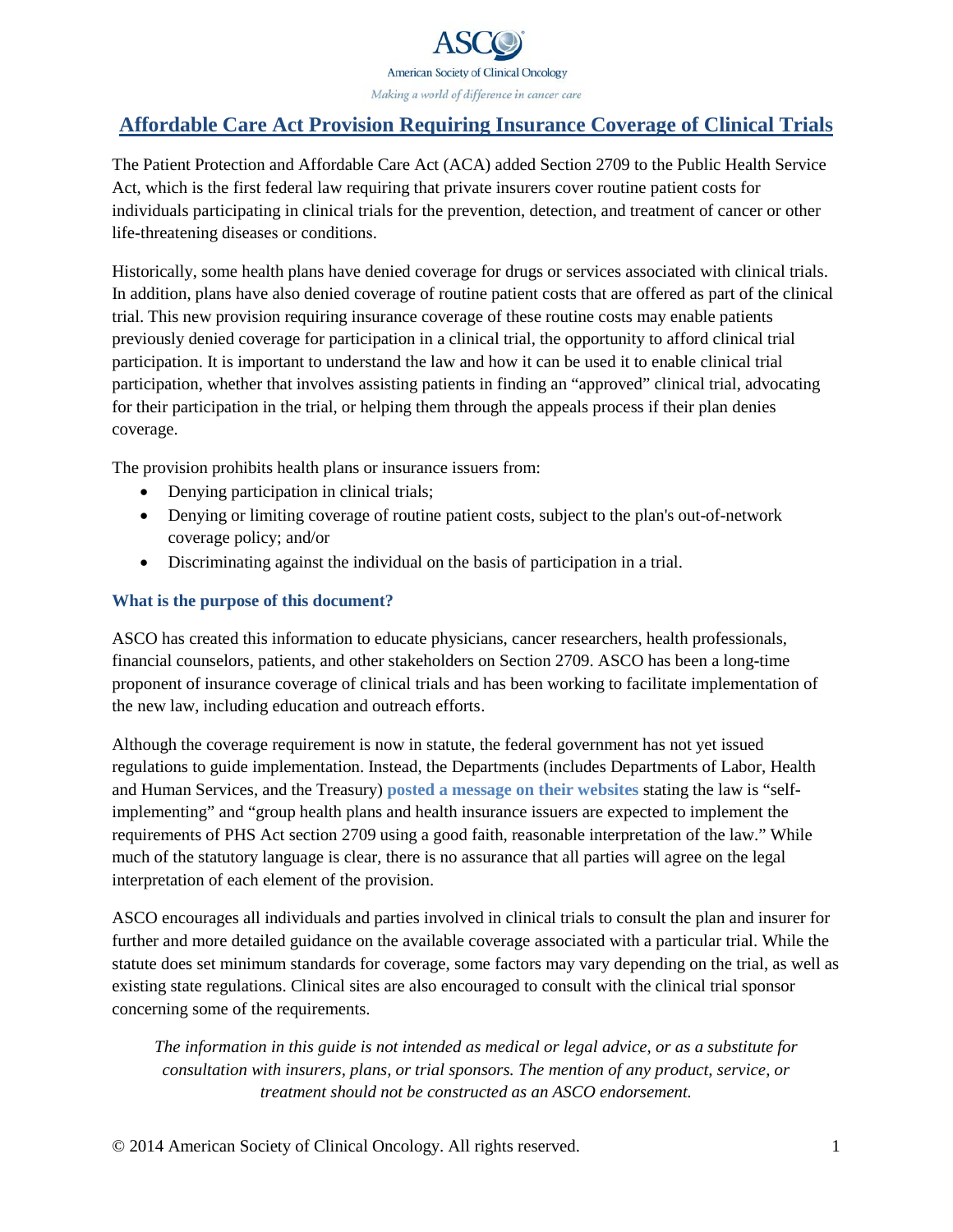

# <span id="page-1-0"></span>**Basic Questions Regarding the ACA Clinical Trials Coverage Provision**

- **[What does the law require?](#page-2-0)**
- **[What types of clinical trials are included in this provision?](#page-3-0)**
	- o **[Federally funded or approved trials](#page-3-0)**
	- o **[Investigational New Drug \(IND\) application](#page-4-0)**
- **[Which types of health plans/insurers are required to comply?](#page-5-0)** o **[Self-insured employers' health benefit plans](#page-5-0)**
- **[What plans are not covered by this provision?](#page-6-0)**
	- o **[Grandfathered plans](#page-6-0)**
- **[What does a potential trial participant have to do to qualify for coverage?](#page-7-0)**
- **[What services/items must the insurer/health plan pay for?](#page-8-0)** o **[Routine costs vs. research or investigational costs](#page-8-0)**
- **[Can potential trial participants go out-of-network to access a clinical trial?](#page-9-0)**
- **[Can patients seek coverage for a clinical trial at a site that is outside their state?](#page-9-1)**
- **[When does the requirement become effective?](#page-9-1)**
- $\triangleright$  [How does the new federal law apply in states with laws that already require health plans to](#page-9-1) **cover clinical trials?**
- **[What does it mean for patients?](#page-10-0)**
- **[Is there an appeals process patients can use?](#page-10-0)**
- **[Where can I find additional information?](#page-11-0)**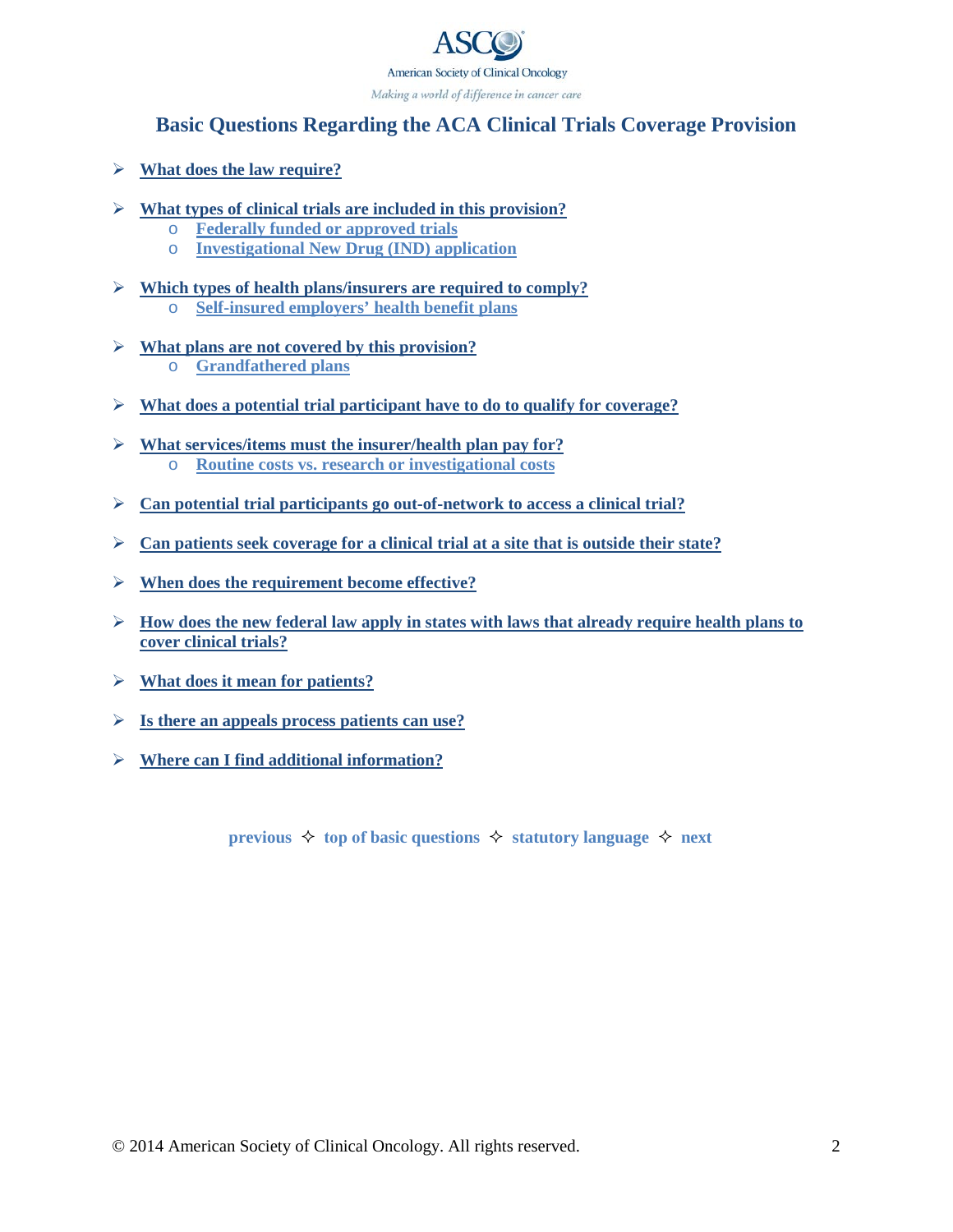

### <span id="page-2-0"></span>**What does the law require?**

The ACA provision prohibits insurers from denying or limiting coverage for routine clinical care for individuals enrolled on a clinical trial that would otherwise be provided if the individual was not a study participant. (For more information about routine costs, see also *[What services/items must the health plan](#page-8-0)  [pay for?](#page-8-0))*. Insurers may not prevent a qualified individual from participating in an approved clinical trial, and may not drop or limit coverage if an individual chooses to participate in a trial.

The **[law](http://www.asco.org/sites/default/files/affordable_care_act_clinical_trials_provision_3.pdf)** provides the following information:

If a group health plan or a health insurance issuer offering group or individual health insurance coverage provides coverage to a qualified individual, then such plan or issuer:

- 1. May not deny the individual participation in the clinical trial;
- 2. May not deny (or limit or impose additional conditions on) the coverage of routine patient costs for items and services furnished in connection with participation in the trial; and
- 3. May not discriminate against the individual on the basis of the individual's participation in such trial.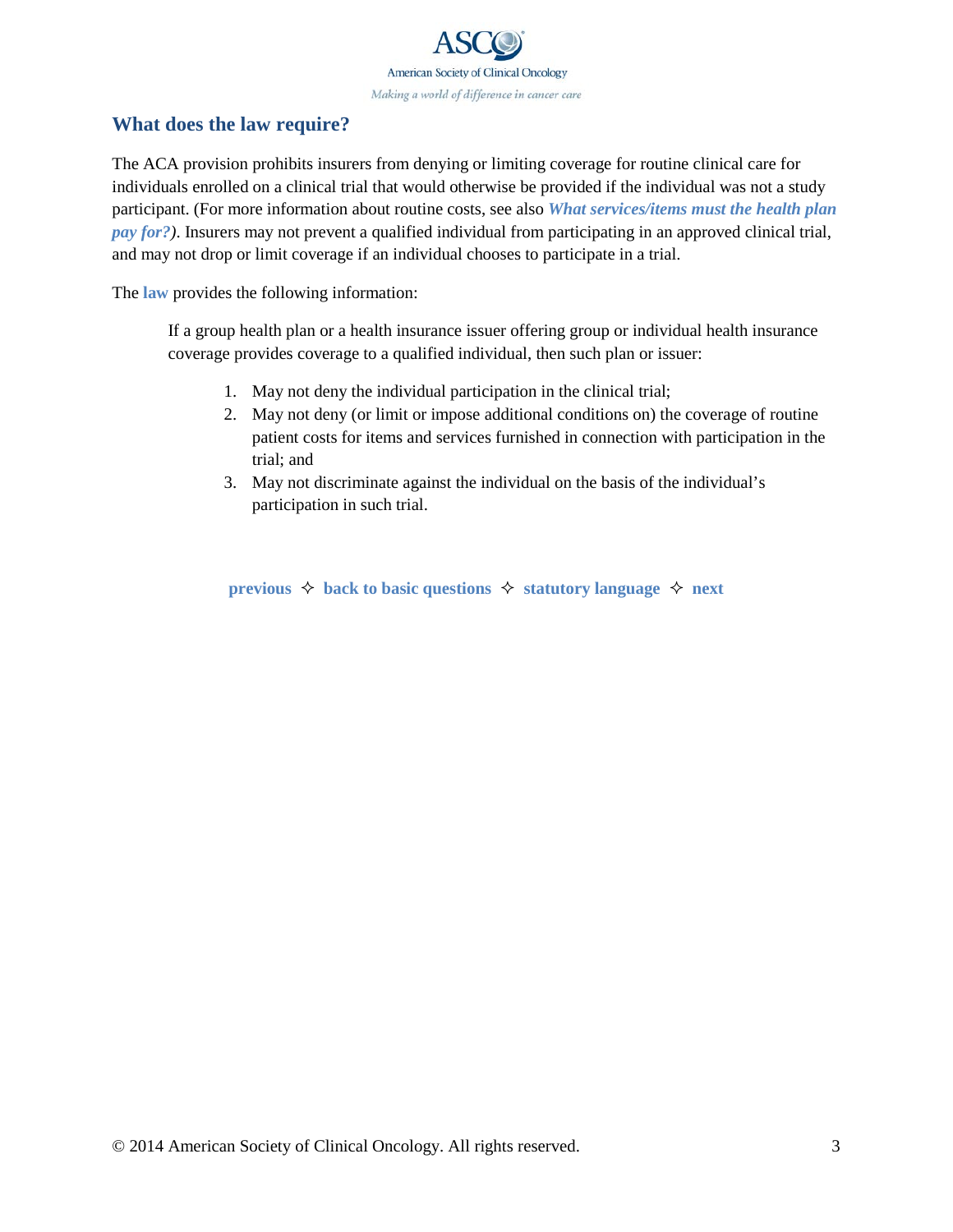

## <span id="page-3-0"></span>**What types of clinical trials are included in this provision?**

Section 2709 applies to all approved clinical trials. An approved clinical trial, as **[defined in the statute](http://www.asco.org/sites/default/files/affordable_care_act_clinical_trials_provision_3.pdf)**, is a **[phase I, II, III, or IV](http://www.cancer.net/all-about-cancer/clinical-trials/phases-clinical-trials)** clinical trial that relates to the prevention, detection or treatment of cancer or other life-threatening diseases that also satisfies one of three requirements:

- 1. The trial is **federally funded**;
- 2. The trial is conducted under an **[investigational new drug application](#page-4-0)**; *or*
- 3. The trial is **[exempt from such an investigational new drug application](#page-4-0)**.

**-------------------------------------------------------------------------------------------------------------------------------**

### **Which federally funded trials qualify as "approved trials"?**

Many trials will qualify as approved clinical trials because they have an IND or are IND exempt. Alternatively, some clinical trials will qualify because they are funded or approved by the federal government. The statute states that clinical trials "funded or approved" by one of the following entities are covered:

- 1. The National Institutes of Health (NIH) which includes the National Cancer Institute (NCI)
- 2. The Centers for Disease Control and Prevention (CDC);
- 3. The Agency for Healthcare Research and Quality (AHRQ);
- 4. The Centers for Medicare & Medicaid Services (CMS);
- 5. A **[cooperative group](#page-4-0)** or a center of any of the following: NIH, CDC, AHRQ, CMS, Department of Defense (DOD) or Department of Veterans Affairs (VA);
- 6. A qualified non-governmental research entity identified in the guidelines issued by NIH for center support grants;
- 7. Clinical trials performed by the VA, DOD or Department of Energy (DOE) are covered if certain additional criteria are met.

#### **In-kind contributions**

The law indicates that funding can include monetary contributions or "in kind contributions." Although the term "in kind contributions" is not further defined in the statute, this phrase typically refers to non-monetary support in the form of items or services. The law does not specify a minimum dollar amount or value that must come from federal sources to qualify.

#### **Approved vs. funded**

In addition, the legislation suggests that a study "approved" by one of the listed federal entities is considered to be "federally funded" even if no money or in kind contributions are provided by the federal entity. Although a definition is not provided for what it means for a trial to be "approved" by most of the listed federal agencies, it could mean that a federal agency has reviewed the trial in some manner.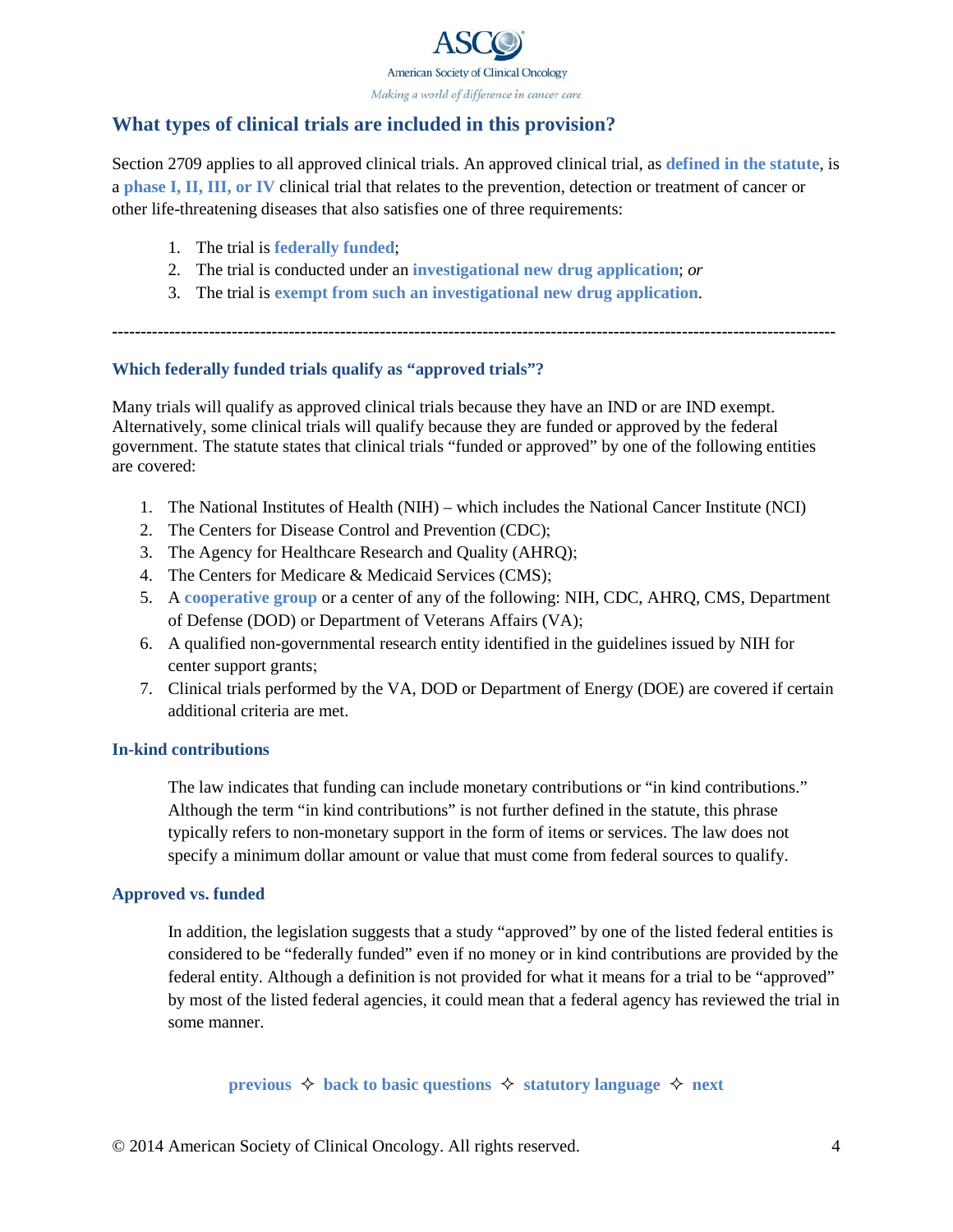

#### <span id="page-4-1"></span><span id="page-4-0"></span>**Cooperative groups or centers**

The statute also specifies that trials are covered if they are conducted by cooperative groups or centers of the NIH (including NCI), CDC, AHRQ, and CMS. The NCI designates cancer centers and Cooperative Group research networks (including the Children's Oncology Group, the Alliance for Clinical Trials in Oncology, NRG Oncology, ECOG-ACRIN Cancer Research Group, and SWOG), and is in the process of establishing the National Clinical Trials Network. The NCI also funds the Specialized Programs of Research Excellence (SPORES).

In the case of clinical trials performed directly by VA, DOD or DOE, approval and review of the study by the Department is mandatory and the law provides greater specificity regarding what process must exist for approval and review of the study.

#### **What about cancer control trials?**

The statute covers trials being done for "the prevention, detection, or treatment of cancer."

### **Investigational New Drug (IND) Application**

The Food and Drug Administration (FDA) requires drugs under investigation in a clinical trial that are not already approved by the FDA obtain an investigational new drug (IND) application. The IND number typically is noted on the trial protocol, and the trial sponsor can provide detailed information about the IND status of the drug involved in the trial.

#### **Exempt from having an Investigational New Drug Application**

Detailed information about the IND status of the drug or device involved in the trial can be obtained from the sponsor of the clinical trial. The Code of Federal Regulations (21 C.F.R. § 312.2(b)) defines the clinical investigation of a lawfully marketed drug as exempt from the requirements of an IND application if all the following apply:

- 1. The investigation is not intended to be reported to FDA as a well-controlled study in support of a new indication for use, nor intended to be used to support any other significant change in the labeling for the drug;
- 2. If the drug that is undergoing investigation is lawfully marketed as a prescription drug product, the Investigation is not intended to support a significant change in the advertising for the product;
- 3. The investigation does not involve a route of administration or dosage level or use in a patient population or other factor that significantly increases the risks (or decreases the acceptability of the risks) associated with the use of the drug product;
- 4. The investigation is conducted in compliance with the requirements for institutional review set forth in part 56 and with the requirements for informed consent set forth in part 50; and
- 5. The investigation is conducted in compliance with the requirements of §312.7 (relating to the promotion of investigational drugs).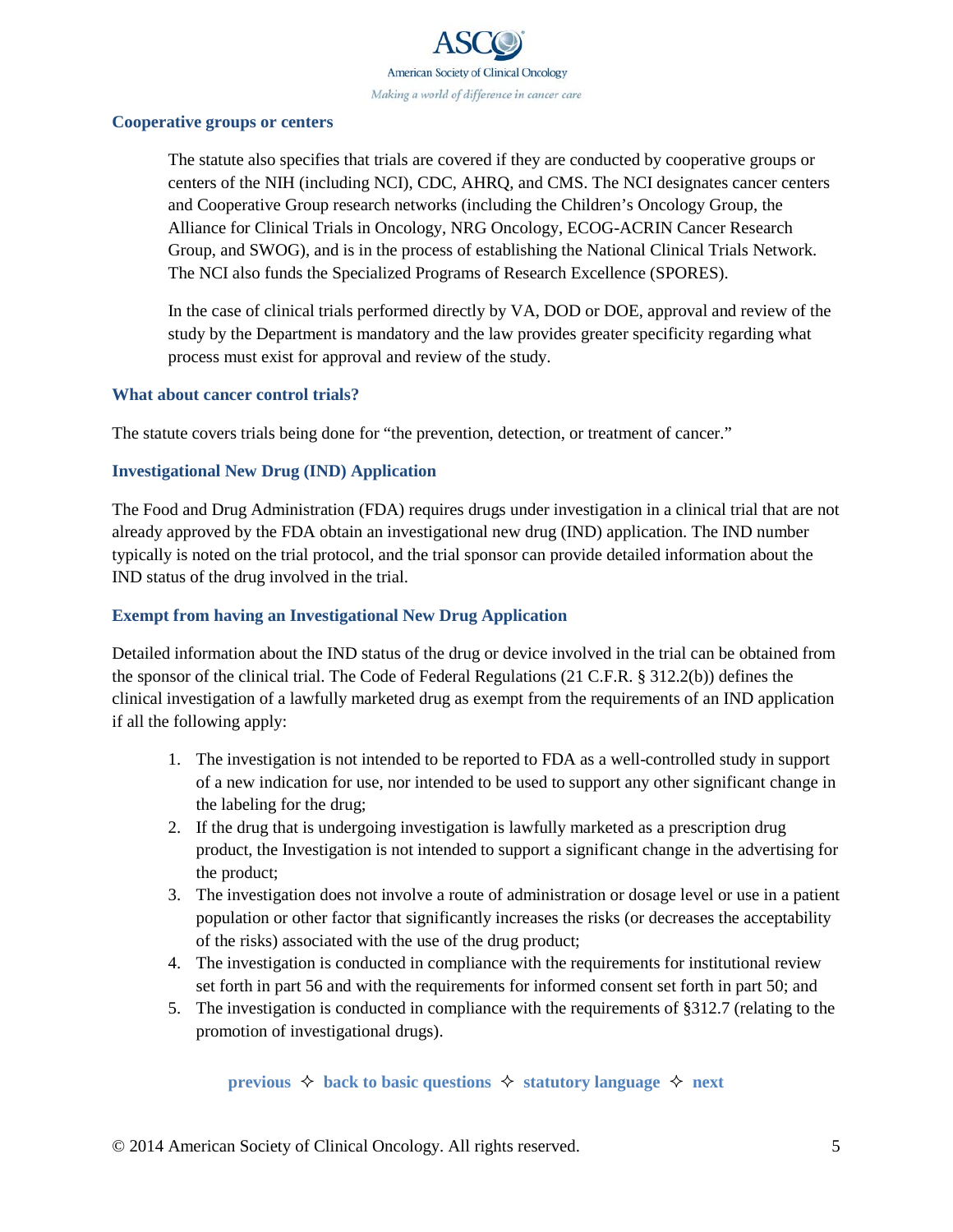

## <span id="page-5-1"></span><span id="page-5-0"></span>**Which types of health plans/insurers are required to comply?**

This statute applies to most third-party payers of health benefit or insurance claims, including group health plans, **self-insured employers' health benefit plans** (where the employer, not insurance company, bears the risk of offering health coverage), health insurance issuers, and the Federal Employees Health Benefits Program. Plans sold on the health insurance exchanges (individual and small business plans) and employer sponsored plans are also required to comply with this provision.

**-------------------------------------------------------------------------------------------------------------------------------**

#### **Self-insured employers' health benefit plan**

Large employers are allowed to offer health plans that are exclusively regulated under the federal Employee Retirement Income Security Act (ERISA), rather than state law. If an employer remains at risk for the health insurance provided to its employees, this self-insured form of ERISA plan is not subject to state insurance laws whether the employer administers the plan directly or the employer hires a separate insurance company to administer the plan. Prior to enactment of the ACA, self-insured ERISA plans were not required to cover the routine costs from clinical trials, even in instances where state laws regarding clinical trials coverage existed. However, the ACA coverage requirement for the routine costs of clinical trials now applies to all ERISA plans, unless they have **[grandfathered status](#page-6-0)**.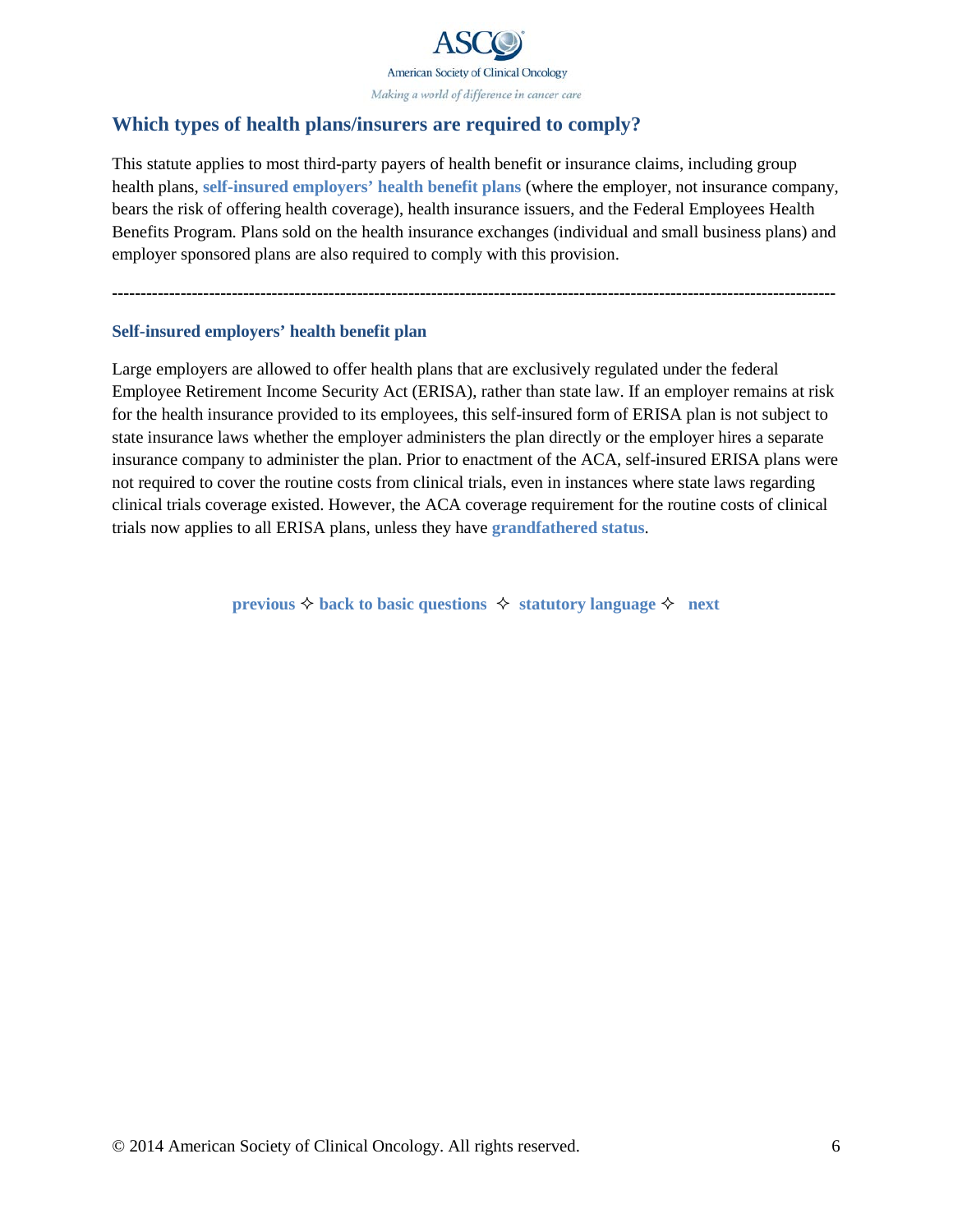

### <span id="page-6-1"></span><span id="page-6-0"></span>**What plans are not covered by this provision?**

**Grandfathered plans** | A "grandfathered" plan is defined as a group health plan (which includes single employer plans and multiemployer plans, whether insured or self-funded) or health insurance coverage that was in existence on March 23, 2010 (the date of enactment of the ACA). Grandfathered plans are only subject to certain provisions of the ACA, and are exempt from the clinical trials coverage provision. See section: *How do I know if a plan is grandfathered?* Plans lose their grandfathered status by **[making](#page-6-1)  [changes to their benefits and coverage that are defined in regulations](#page-6-1)**. Once a plan loses its grandfathered status it must comply with all ACA provisions, including section 2709.

**Medicaid plans** | Unfortunately, the ACA clinical trials coverage provision does not apply to Medicaid plans. Federal law does not require that states provide coverage of clinical trials through Medicaid plans (fee-for-service or Medicaid managed care). ASCO would support legislation would require coverage of clinical trials under Medicaid.

**Medicare plans** | As a result of **[previous coverage policy](http://www.asco.org/practice-research/insurance-coverage-clinical-trial-participants#medicare)** (effective September 19, 2000), Medicare already covers the routine care costs associated with clinical trial participation on most types of clinical trials and will not be impacted by this provision.

**-------------------------------------------------------------------------------------------------------------------------------**

#### **How do I know if a plan is grandfathered?**

A grandfathered plan must provide notice to enrollees of its grandfathered status in all informational materials that describe plan benefits. For more information about these plans, contact the U.S. Department of Labor's Employee Benefits Security Administration:

**<www.askebsa.dol.gov>** 866-444-3272

#### **How do grandfathered plans lose their grandfathered status?**

If a grandfathered plan either cuts benefits or increases costs for plan members, it will lose its grandfathered status and all of the ACA provisions will apply –including the clinical trials coverage requirement. Some examples of changes that may result in a plan's loss of grandfathered status include elimination of benefits to diagnose or treat a particular condition, increased co-insurance percentages, fixed-amount cost-sharing other than a copayment, or fixed-amount copayments, changes in annual limits and/or changes in the plan's contribution rates.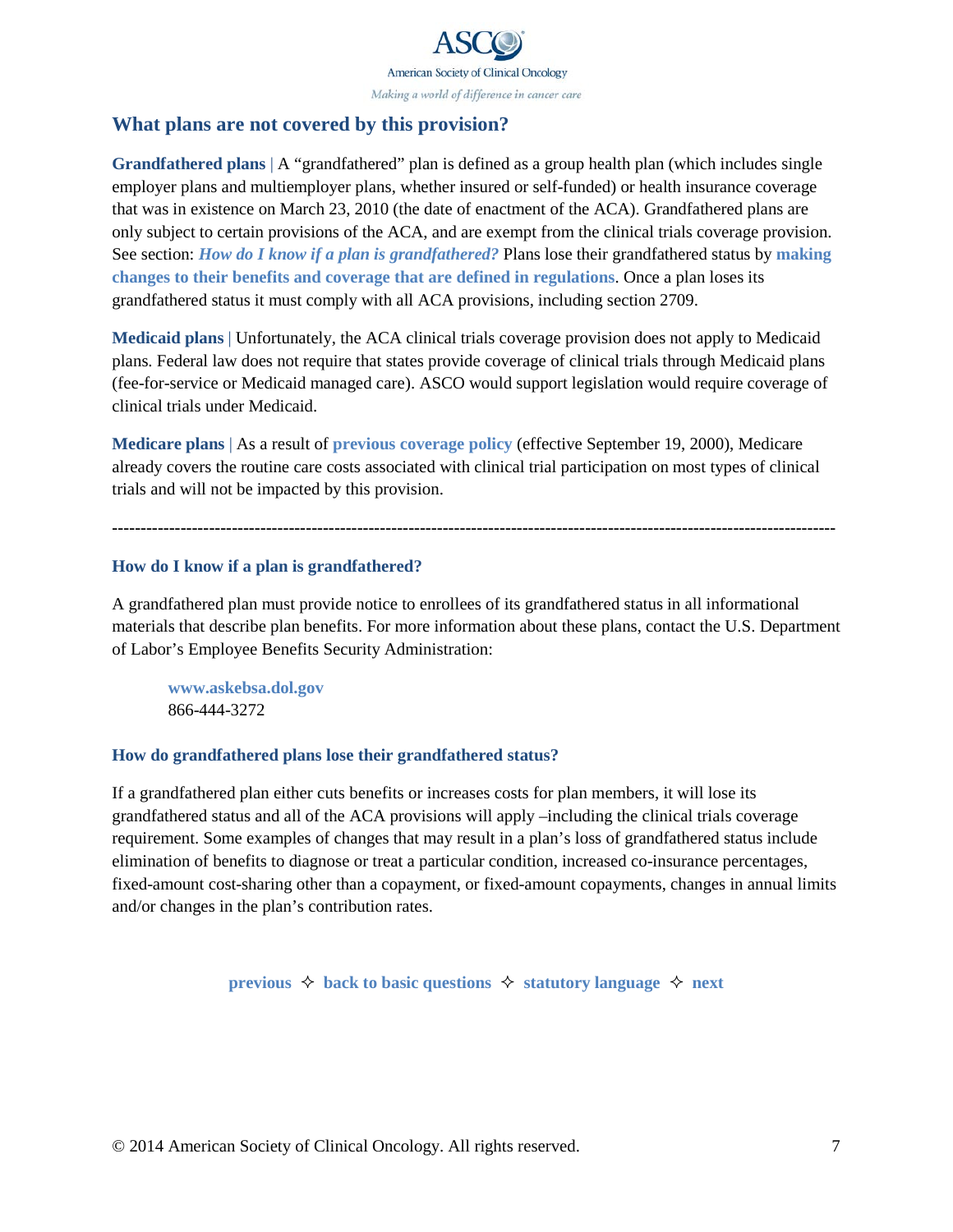

## <span id="page-7-0"></span>**What does a potential trial participant have to do to qualify for coverage?**

The statute requires that the individual receiving clinical trials services be a qualified individual. A qualified individual is an individual who meets the participation eligibility requirements of the trial's protocol. Eligibility can be determined by (1) a **referring health care professional**, or (2) medical and scientific information provided by the participant. The statute states:

The term 'qualified individual' means an individual who is a participant or beneficiary in a health plan or with coverage who meets the following conditions:

- 1. The individual is eligible to participate in an **[approved clinical trial](#page-3-0)** according to the trial protocol with respect to treatment of cancer or other life-threatening disease or condition.
- 2. Either –

(A) the **referring health care professional is a participating health care provider** concludes that the individual's participation in such trial would be appropriate based upon the individual meeting the conditions described in paragraph (1); or (B) the participant or beneficiary provides medical and scientific information establishing that the individual's participation in such trial would be appropriate based upon the individual meeting the conditions described in paragraph (1).

**-------------------------------------------------------------------------------------------------------------------------------**

### **Referring Health Care Professional and "Participating Health Care Provider"**

One pathway for a trial participant to demonstrate that they are eligible for a trial is to have a referring health care professional conclude that their participation in the trial "would be appropriate" according to the trial protocol. The reference to a "participating health care provider" in this part of the law appears to refer to a health care professional who both refers the patient to the trial and is able to enroll the patient on the trial.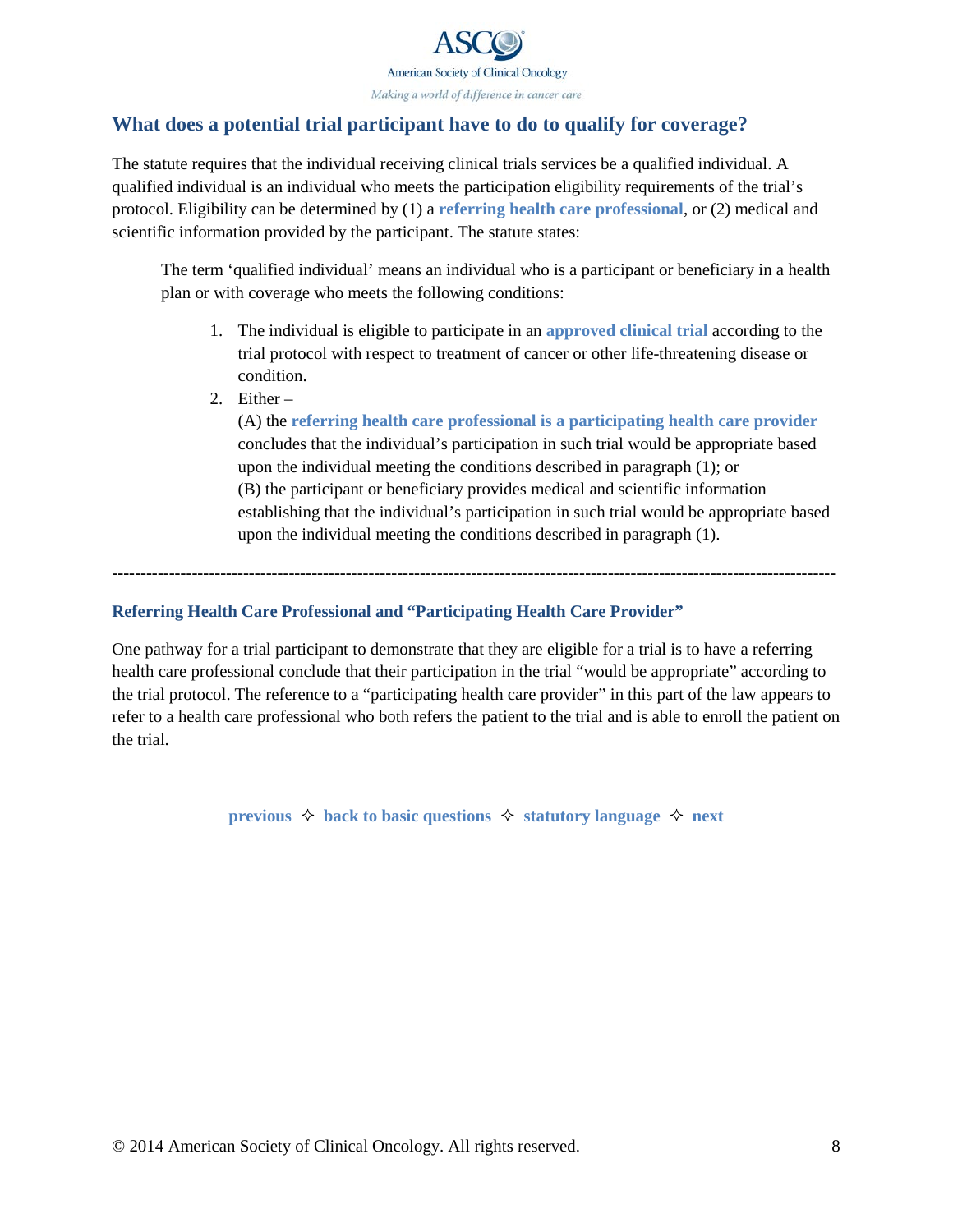

## <span id="page-8-0"></span>**What services/items must the insurer/health plan pay for?**

The insurer or health plan must provide coverage of *routine patient costs*. The definition of these costs included in the statute is written broadly. To simplify, routine costs include all items and services that the payer would cover for a patient not enrolled in a clinical trial.

Items and services are *not* routine costs if they are investigational—solely for data collection and analysis purposes and not for direct clinical management of the patient—or for a **service inconsistent with the established standards of care** for the patient's diagnosis. These investigational costs, sometimes referred to as "research costs," may be covered by the trial sponsor, so it is advised to contact all involved parties including the payer or plan issuer and for clinical sites, the trial sponsor to discuss coverage. **-------------------------------------------------------------------------------------------------------------------------------**

### **Service that is "Clearly Inconsistent with Standard of Care"**

The provision states that routine patient costs do not include a service that is "clearly inconsistent with widely accepted and established standards of care for a particular diagnosis." An insurer may attempt to deny coverage on the grounds that the service or item is "clearly inconsistent with the established standard of care." Providers may consider requesting that the insurers prove that the item or service is inconsistent with the standard of care. Providers, patients, and representatives from the clinical trial should work together and with financial counselors and billing specialists to ensure understanding of the trial and coverage.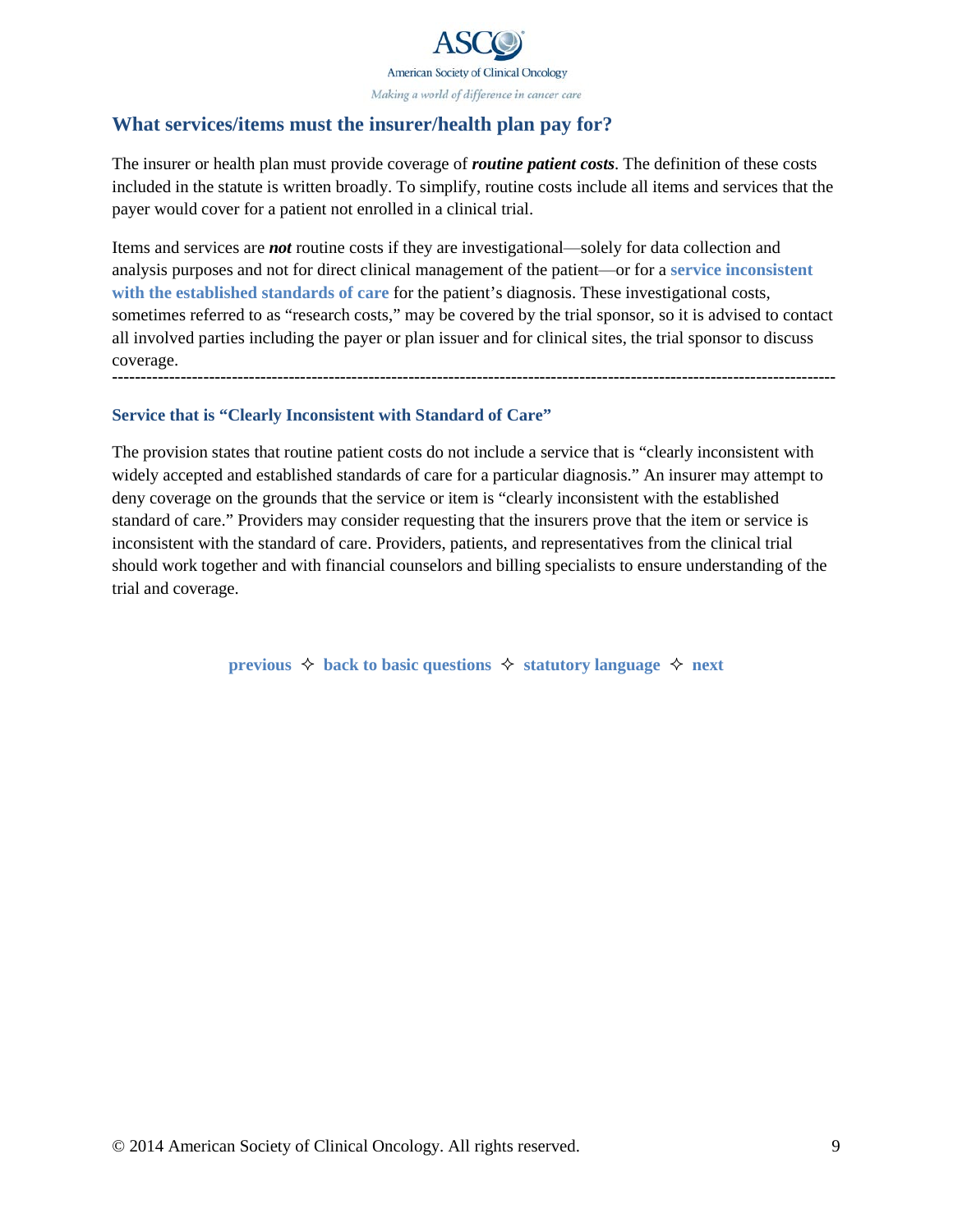

## <span id="page-9-1"></span><span id="page-9-0"></span>**Can potential trial participants go out-of-network to access a clinical trial?**

The ACA does not guarantee individuals access to health care providers who are not participating in a health plan or insurer's network. Payers are only required to cover routine patient costs of items and services delivered by out-of-network providers *if* out-of-network benefits are part of the patient's coverage or plan.

**-------------------------------------------------------------------------------------------------------------------------------**

### **Can patients seek coverage for a clinical trial at a site that is outside their state?**

The ACA coverage requirement also applies if a patient has to leave their state of residence to participate in a clinical trial. This provision was included because some states' laws do not provide coverage for clinical trials operated outside the state. If the out-of-state investigator is not within the health plan's network, the plan may deny coverage for services provided by that investigator, unless the patient has coverage for out-of-network providers.

**-------------------------------------------------------------------------------------------------------------------------------**

## **When does the requirement become effective?**

The requirement is effective for all plans newly issued or renewed on or after January 1, 2014.

**-------------------------------------------------------------------------------------------------------------------------------**

# **How does the new federal law apply in states with laws that already require health plans to cover clinical trials?**

The federal law is now the minimum national standard for insurance coverage of clinical trials. If a state has a law that is more comprehensive, its coverage requirements apply in addition to the federal law –but only for **state-regulated [insurance plans](#page-5-1)**, which does not include ERISA plans. For example, a state law may require coverage of clinical trials for any disease or may require Medicaid to cover clinical trials. ASCO's main page on clinical trials coverage (**www.ASCO.org[/ClinicalTrialsCoverage](www.ASCO.org/ClinicalTrialsCoverage)**) contains helpful information and links to other resources on this topic.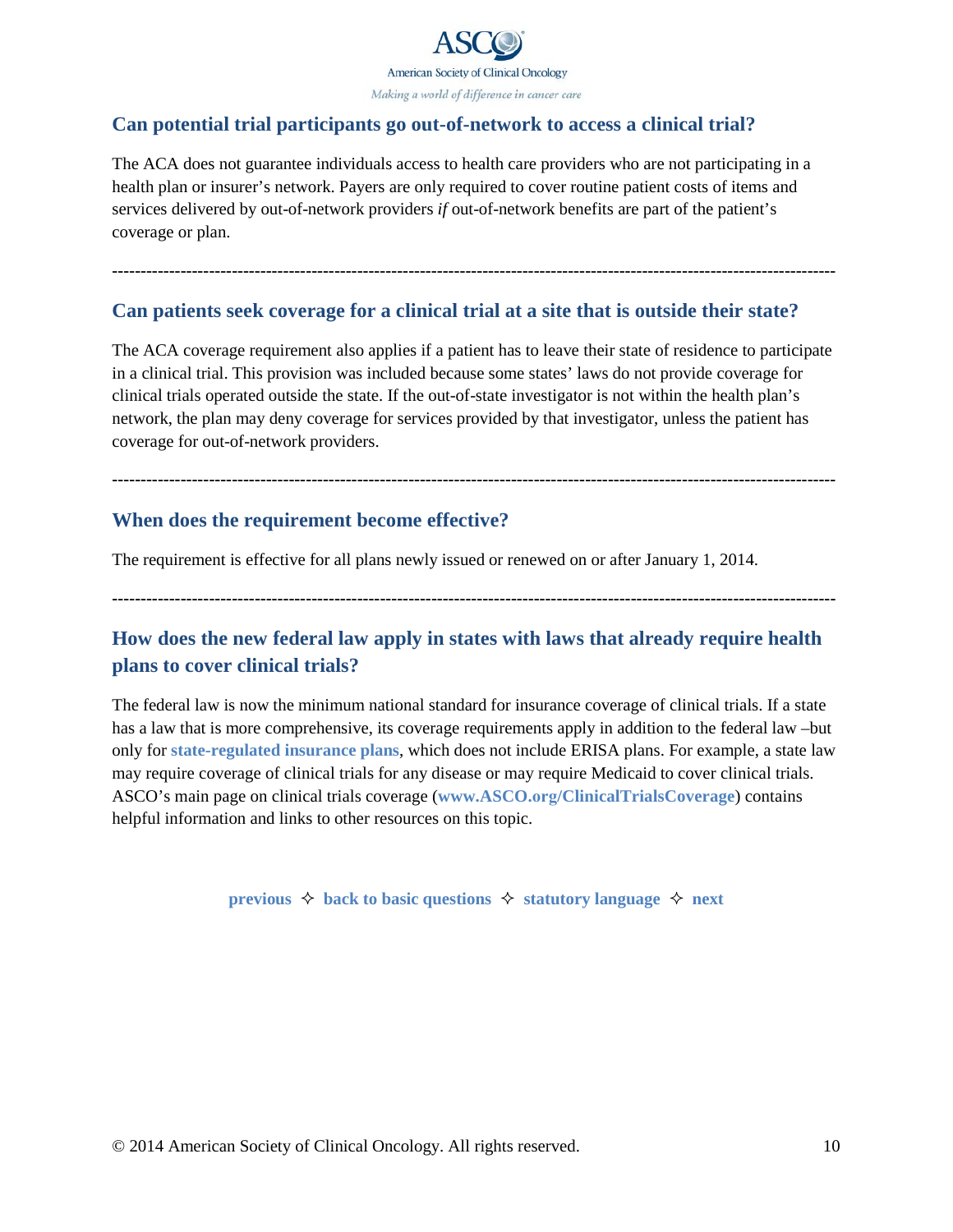

## <span id="page-10-1"></span><span id="page-10-0"></span>**What does it mean for patients?**

Historically, some health plans have denied coverage for drugs or services associated with clinical trials. In addition, plans have also denied coverage of routine patient costs that are offered as part of the clinical trial. This new provision requiring insurance coverage of these routine costs may enable patients previously denied coverage for participation in a clinical trial, the opportunity to afford clinical trial participation. It is important to understand the law and how it can be used it to enable clinical trial participation, whether that involves assisting patients in finding an "approved" clinical trial, advocating for their participation in the trial, or helping them through the appeals process if their plan denies coverage.

While ASCO believes that the ACA provision is very straightforward, it is likely that securing compliance with the law may require considerable negotiations with some insurers or health plans. ASCO has developed an **[attestation form](http://www.asco.org/sites/www.asco.org/files/asco_clinical_trials_attestation_form.pdf)** that can be used as a tool to demonstrate that the patient's circumstances and the trial under consideration meet the requirements of the law.

**-------------------------------------------------------------------------------------------------------------------------------**

### **Is there an appeals process patients can use?**

The ACA standardizes the internal and external appeals process for all non-grandfathered group health plans and health insurance issuers offering individual or group health insurance coverage. Information about the appeals process is available at **[www.healthcare.gov/how-do-i-appeal-a-health-insurance](http://www.healthcare.gov/how-do-i-appeal-a-health-insurance-companys-decision)[companys-decision](http://www.healthcare.gov/how-do-i-appeal-a-health-insurance-companys-decision)**.